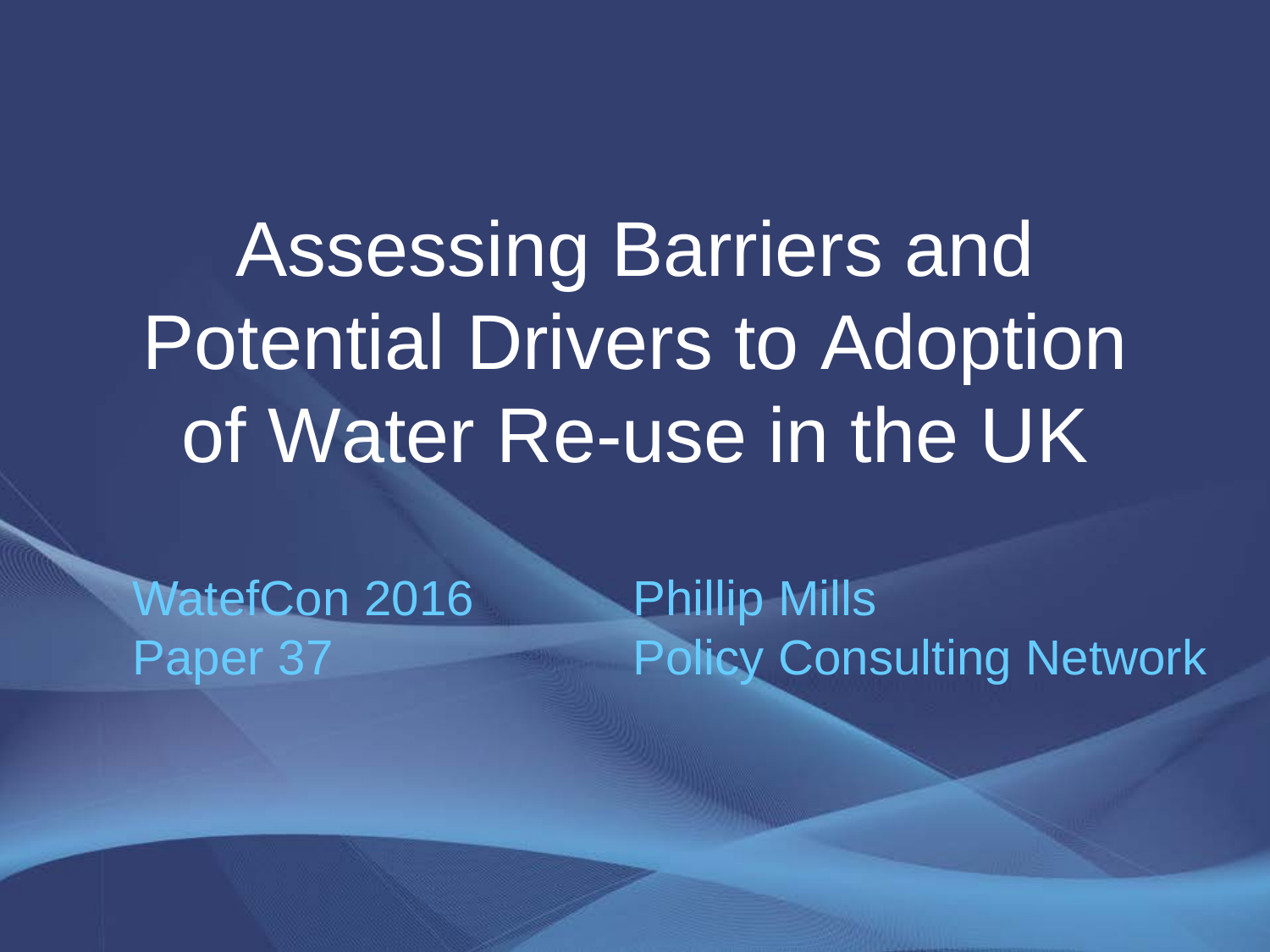### The Problem

Suggestion – conflicting standards and codes in UK present a barrier to take up of water re-use systems.

*(Example: greywater use in washing machines – allowed in Germany, not in UK)*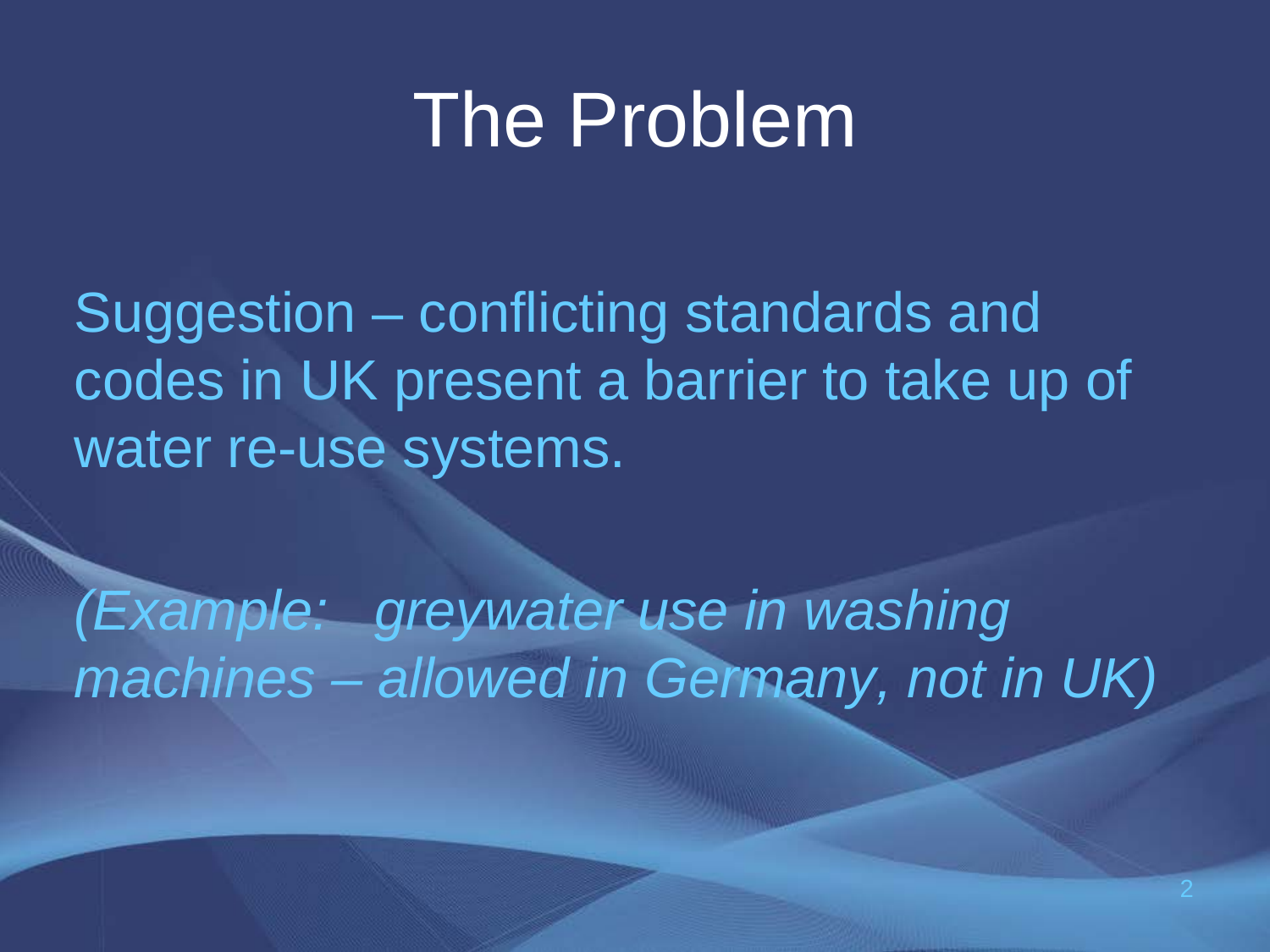## Scope of Project

- Initial mapping exercise identifying standards & codes.
- Explain their logic and suggest changes.
- Deliver a concise re-use guide identifying big issues.
- Make recommendations light touch and more radical.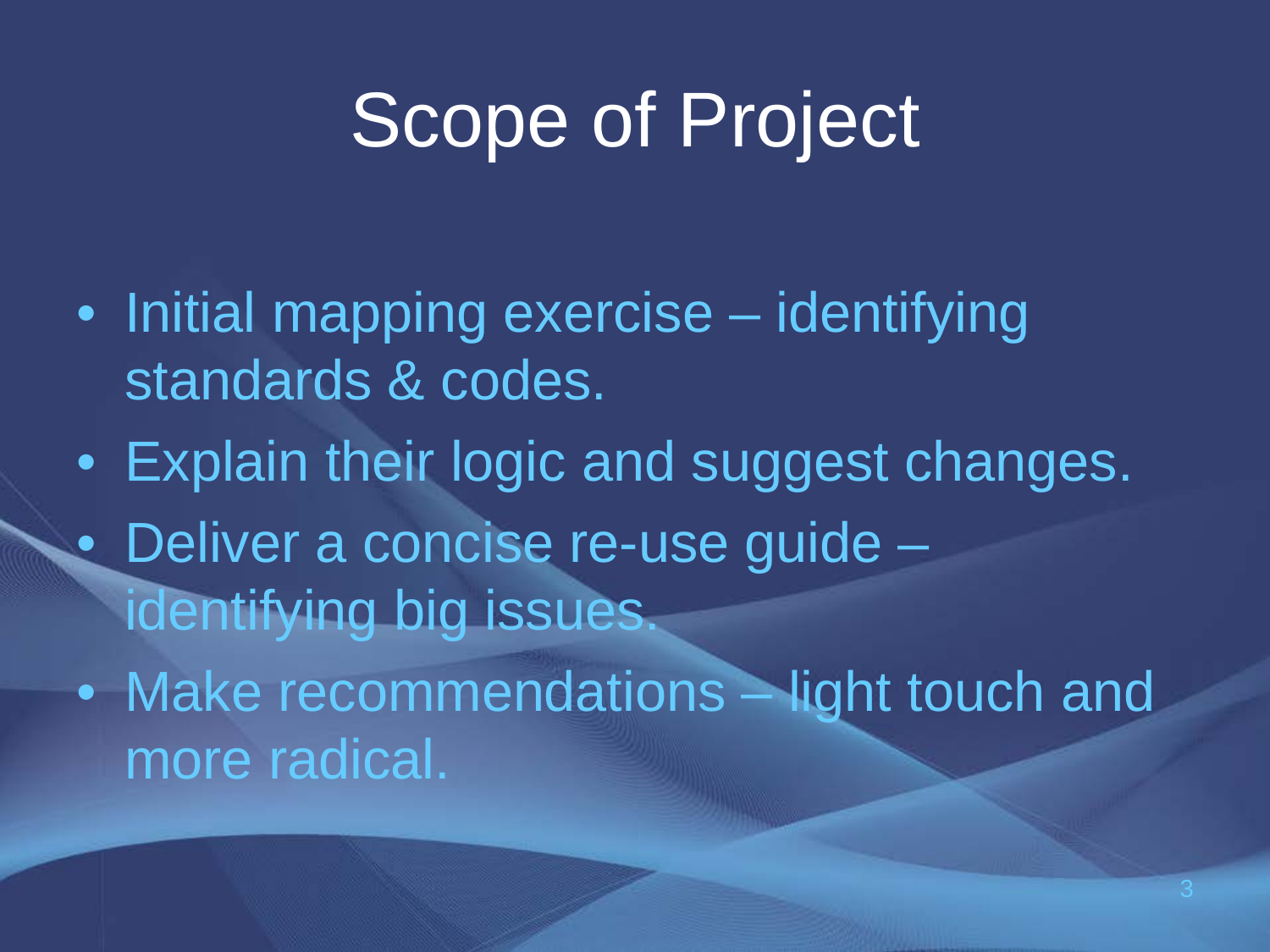# Methodology

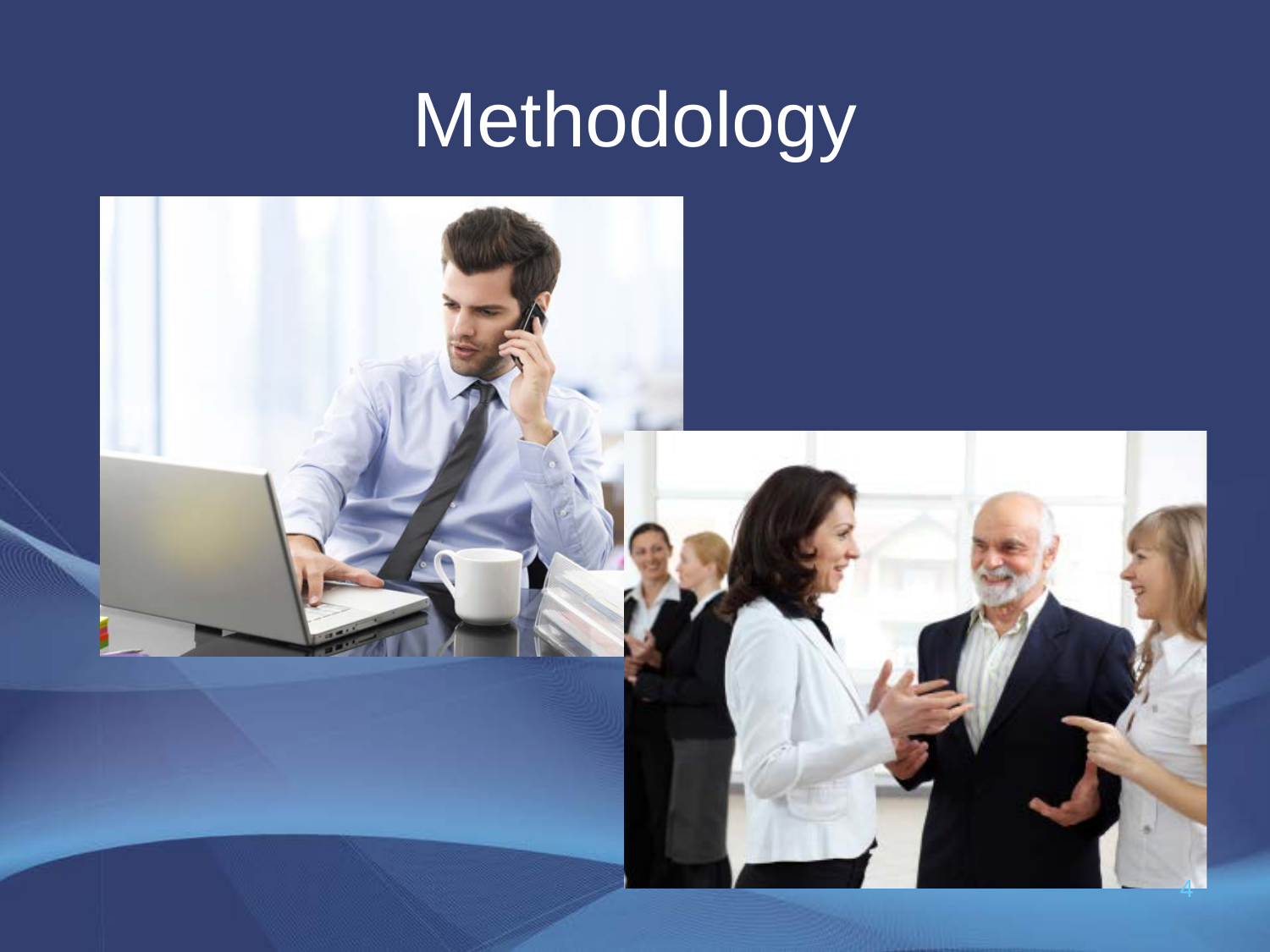# Findings – British Standards

- BS 8515, 8525-1, 8525-2, 8595.
- BS 8595 covers scope of reuse systems.
	- ie: toilet flushing, garden watering & clothes washing machines.
- Further BS EN standard in development (?)



Code of practice for the selection of water reuse systems

bsi.

.making excellence a habit.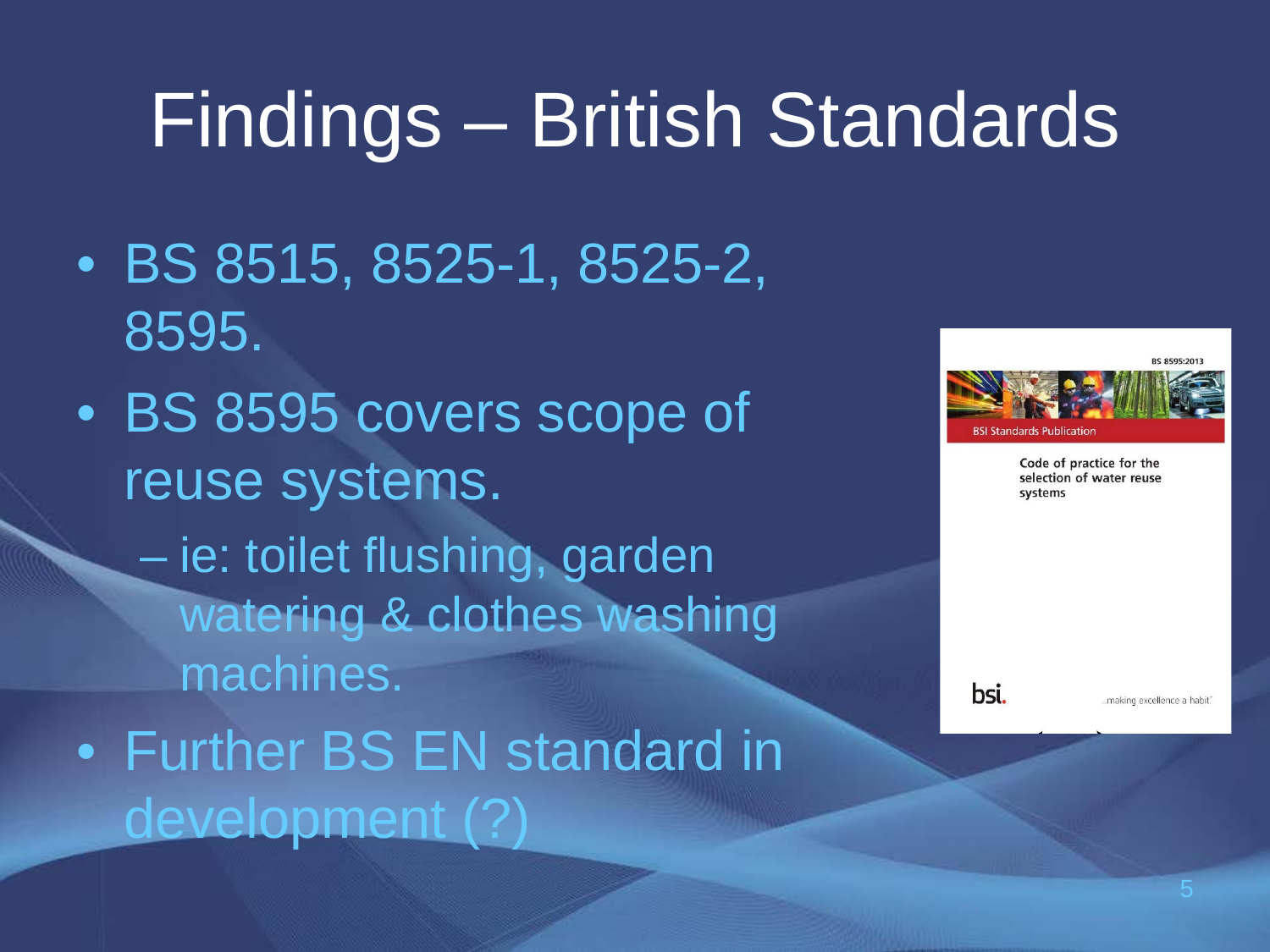# Findings – Building Regulations

- Part G1 covers cold water supply.
- Allows water re-use but risk assessment required.
- Part G2 covers water efficiency. Refers to re-use – but need for complex water efficiency calculation.



• If no re-use – use 'fittings approach' exercise.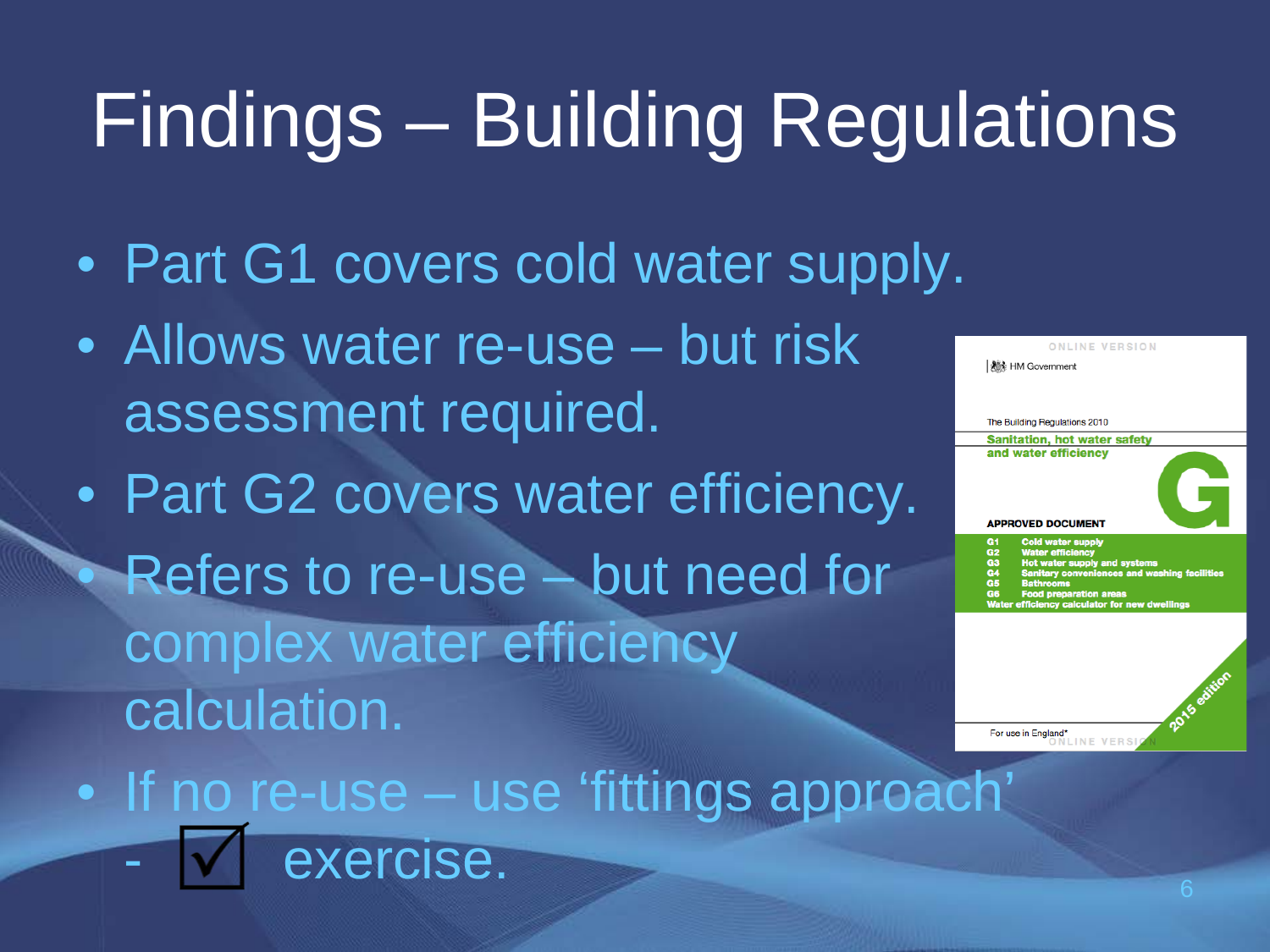# Findings – Water Industry guide

- Alternative water supplies fluid category 5 risk. – a serious health risk.
- Systems require cat 5 protection.
	- ie: air gap /pipe interrupter.



**Alternative Water Systems Information Leaflet** and Guide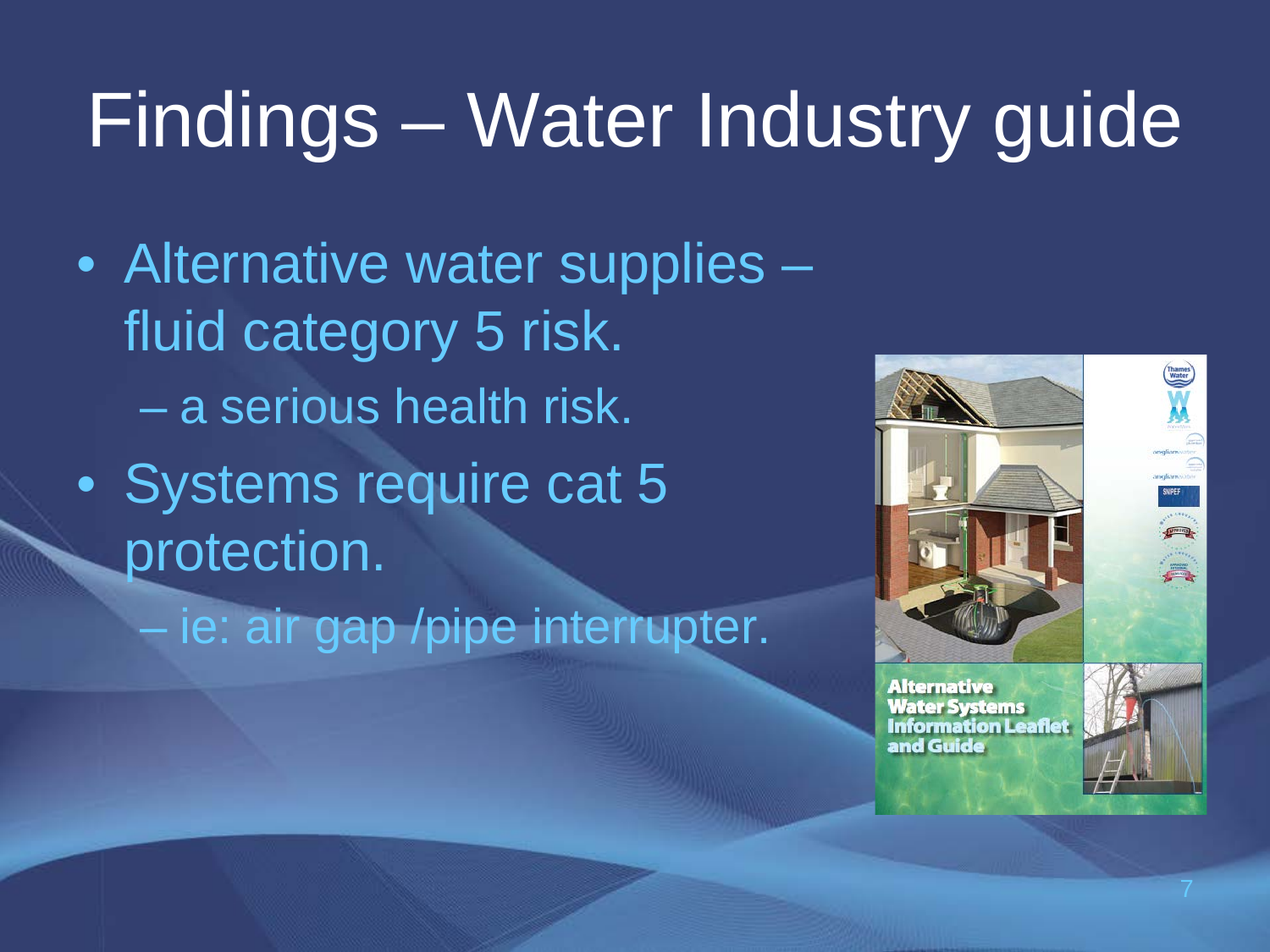### Outcomes Discussion

- No confirmation of conflict or barriers to water re-use.
- BS focus on re-use systems, not applications or end uses.
	- Four separate BS can confuse. New EN standard?
- Suggestion Any differences across EU down to water regulations.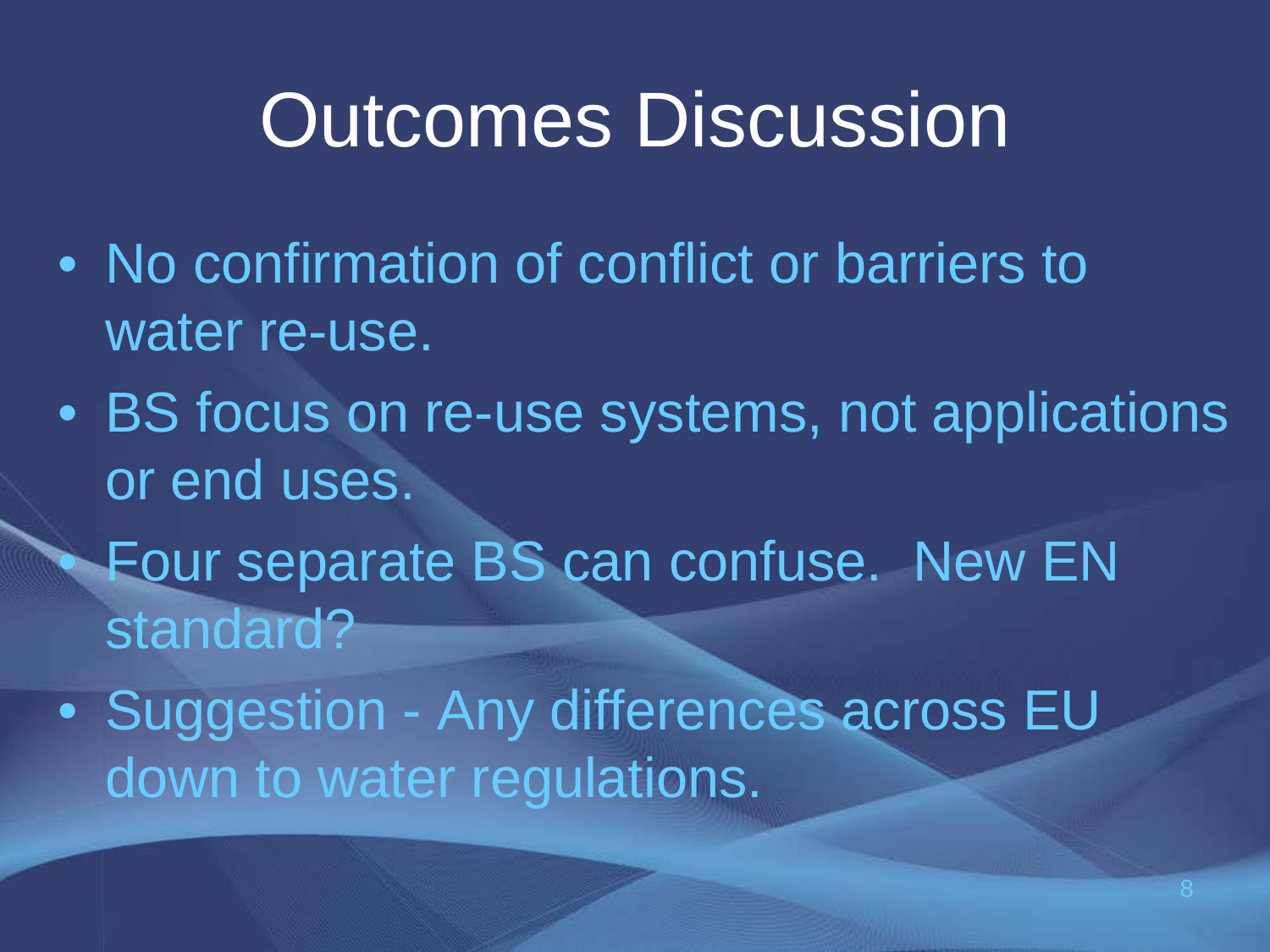## Findings – Other Factors

- Lack of understanding of greywater & RWH systems.
- Ensuring systems safe now and in future.
- Reliability issues and maintenance.
- No drive from new homebuyers.
- House builders see no benefit in providing.
- Scarcity of information on benefits ££ and payback.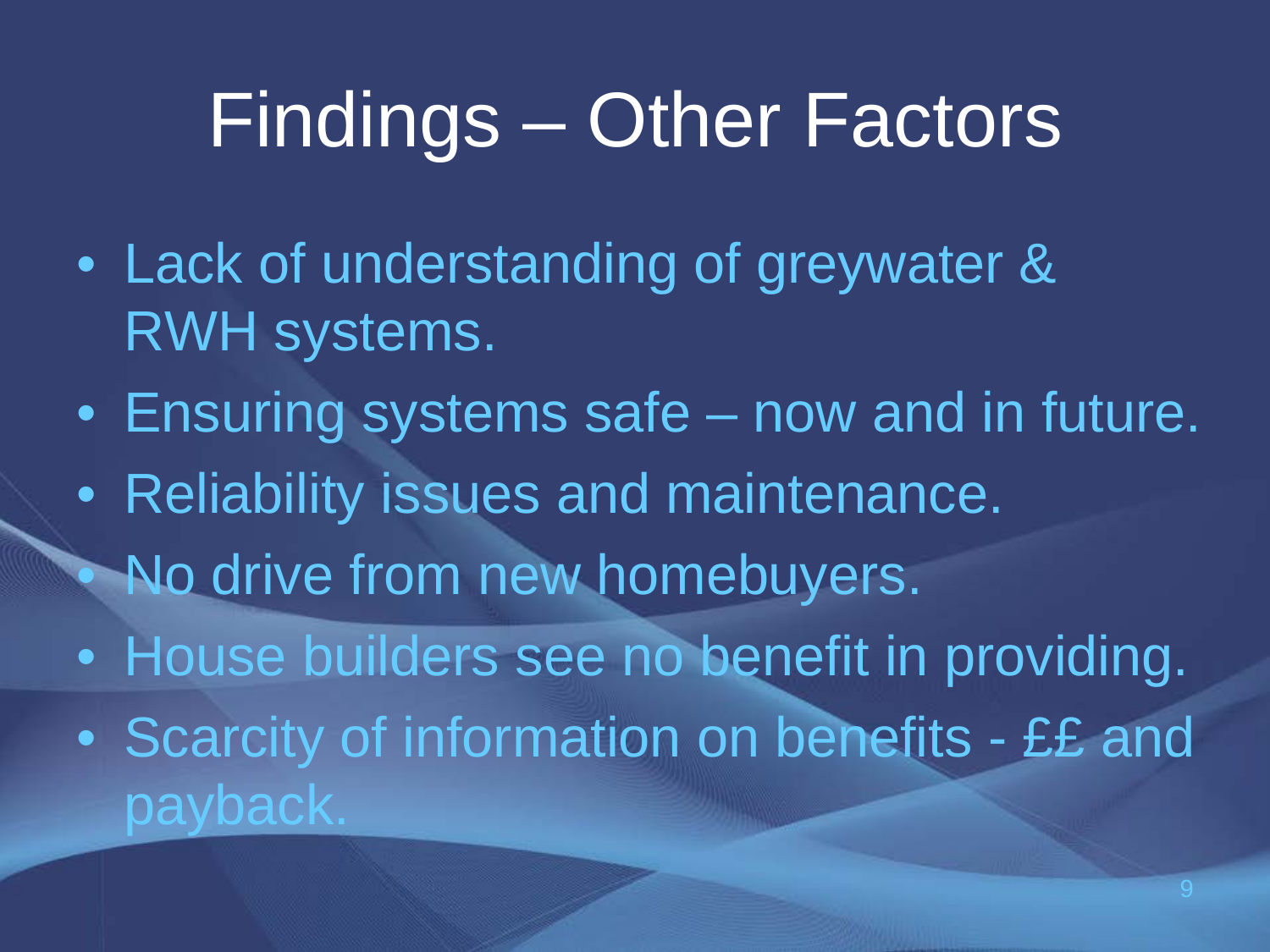### Findings – Other Factors



# cultural **SQUUS**

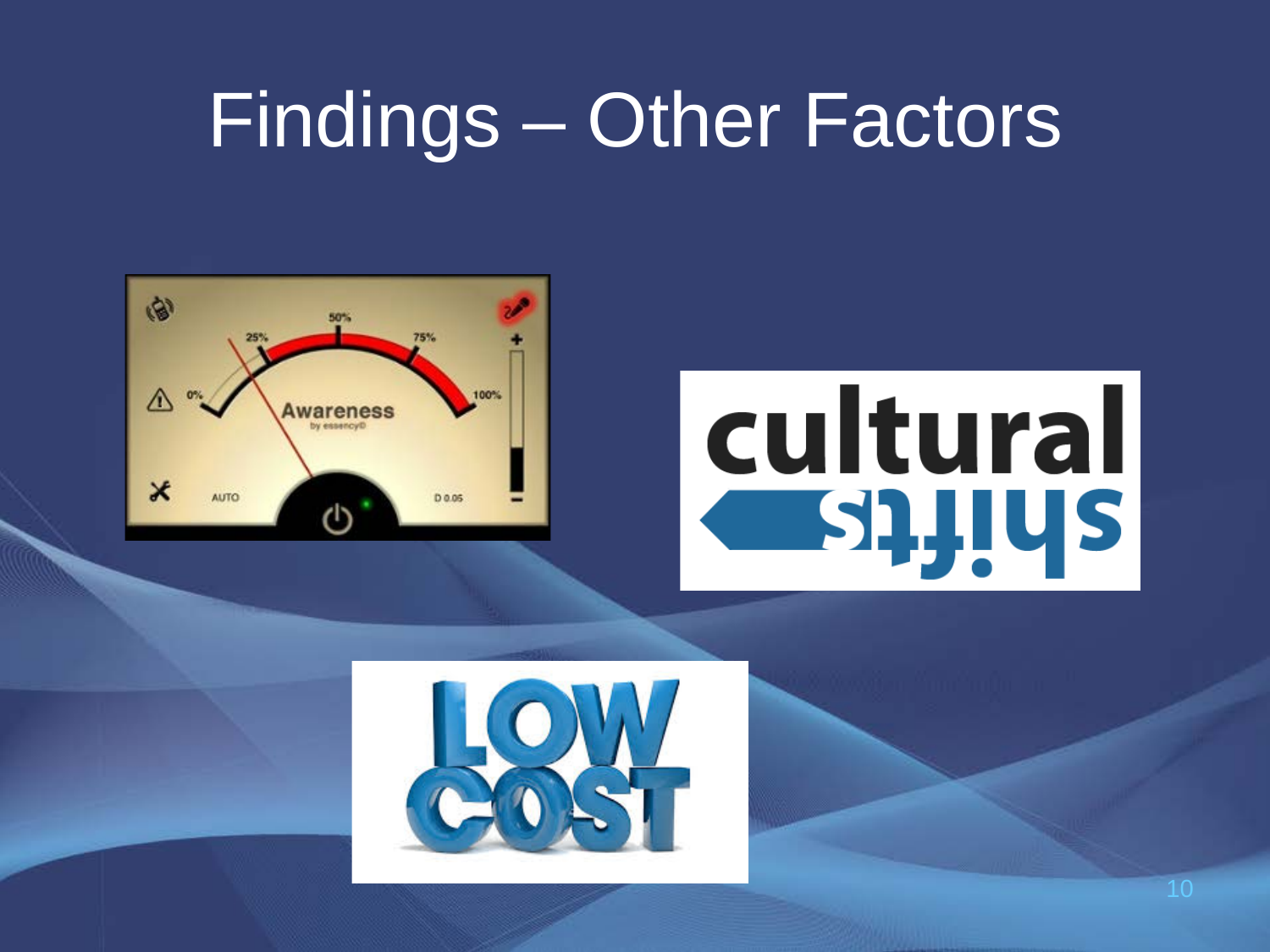# Specific question – washing machines

#### **Consulted**

- AMDEA.
- Miele. The AllWater system. – separate mains & alternative inlets. – n/a in UK. – WRAS 'health' warning.

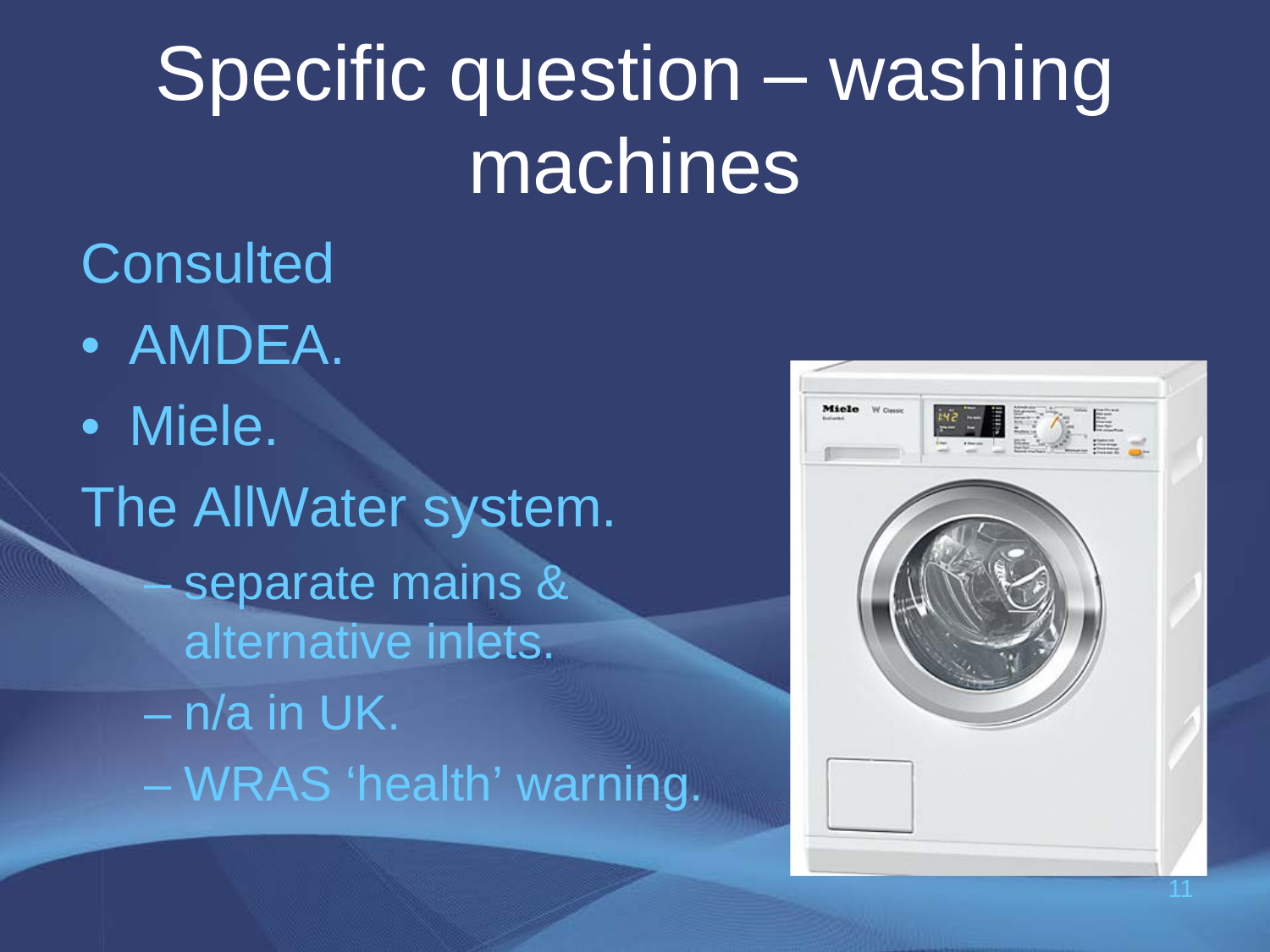### Further Factors

• Change in UK marketplace for AWS. – Small domestic -> community or commercial. – More viable in combination with SuDS. • Availability of existing infrastructure a driver for community systems. – benefits – risk reduction from competent operator. • Introduction of Water Retail Market for non-households from April 2017.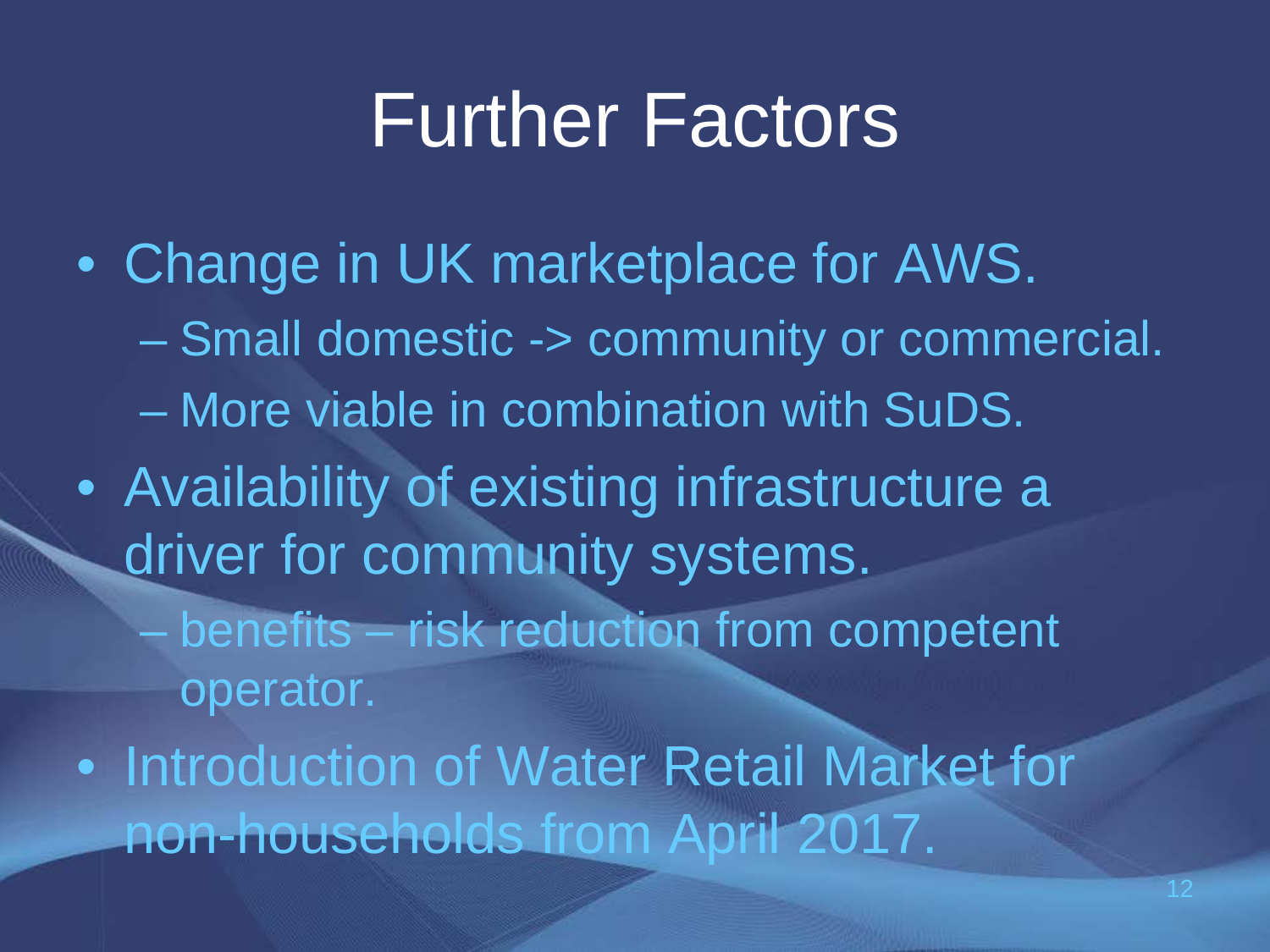## **Conclusions**

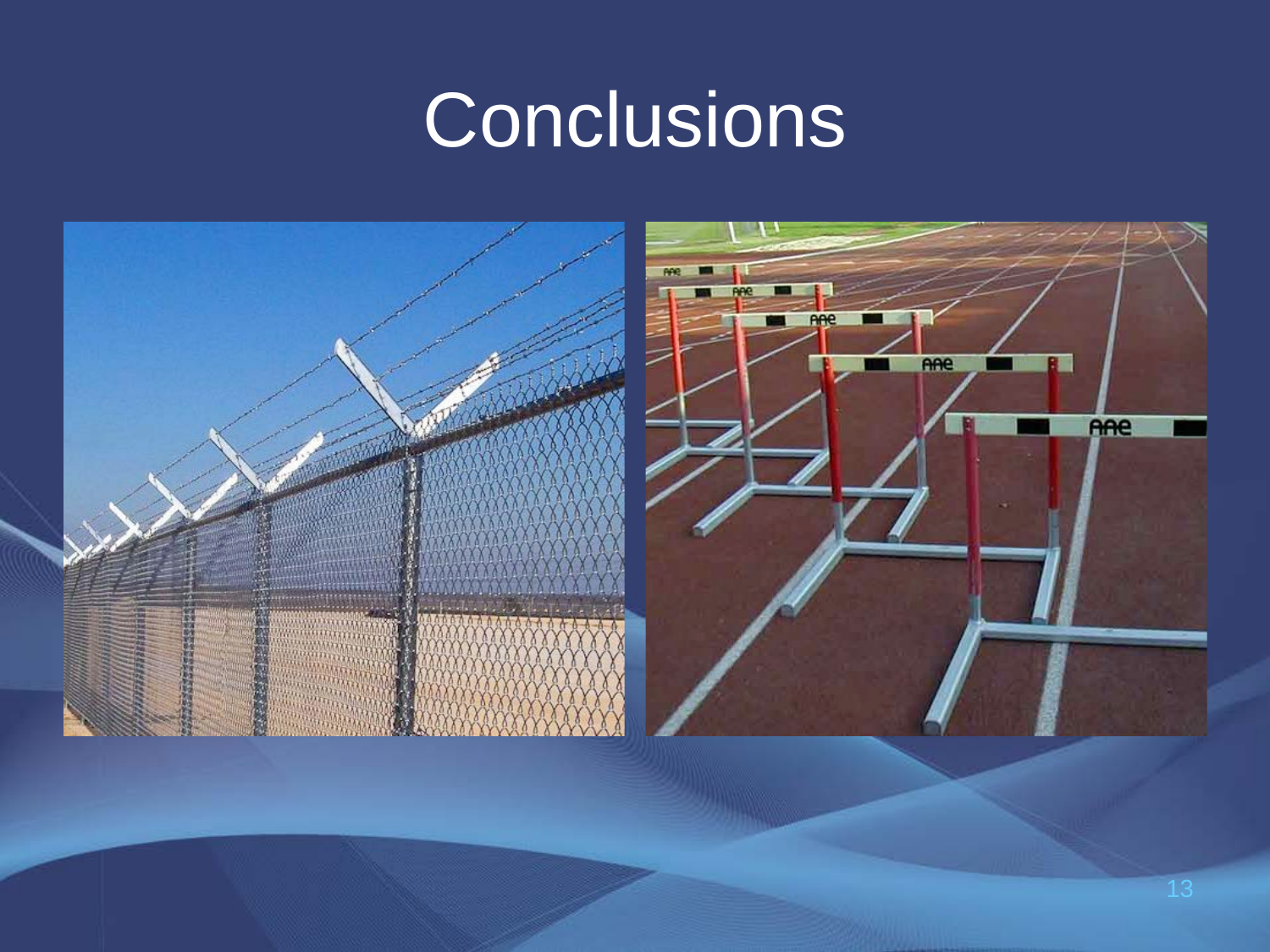## **Conclusions**

Reasons for limited take up: • Building Regulations part G2. • Water Regulations – – prevent contamination / protect public health. • Understanding.

• Desire.

• Costs and payback.

• Complexity & risk of failure.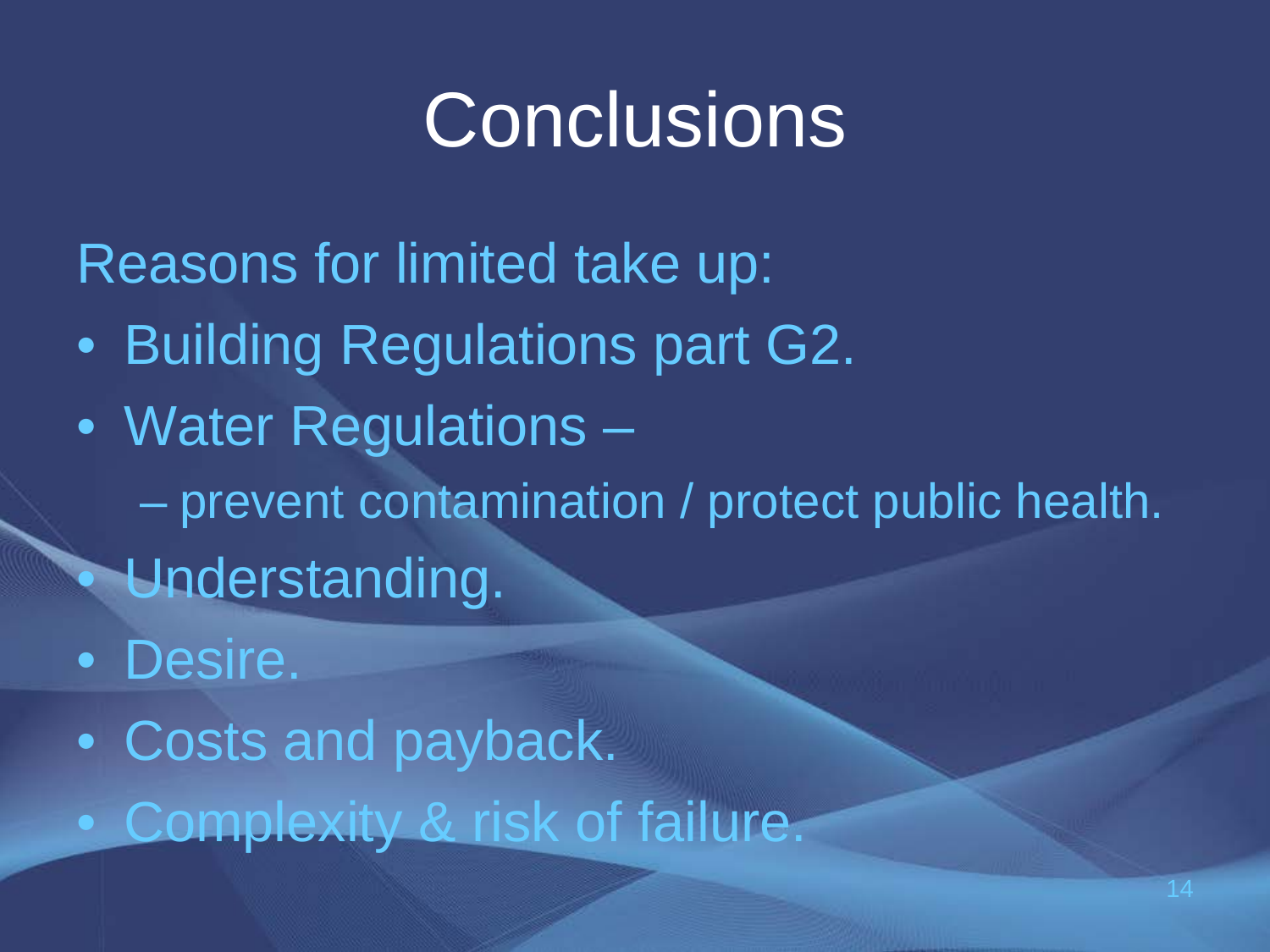# Recommendations – lighter touch

- Developers perceptions?
- Different drivers UK cf Germany.
- Actual cost savings.
- Community re-use systems.
- Non-household re-use systems.
- Supportive case studies.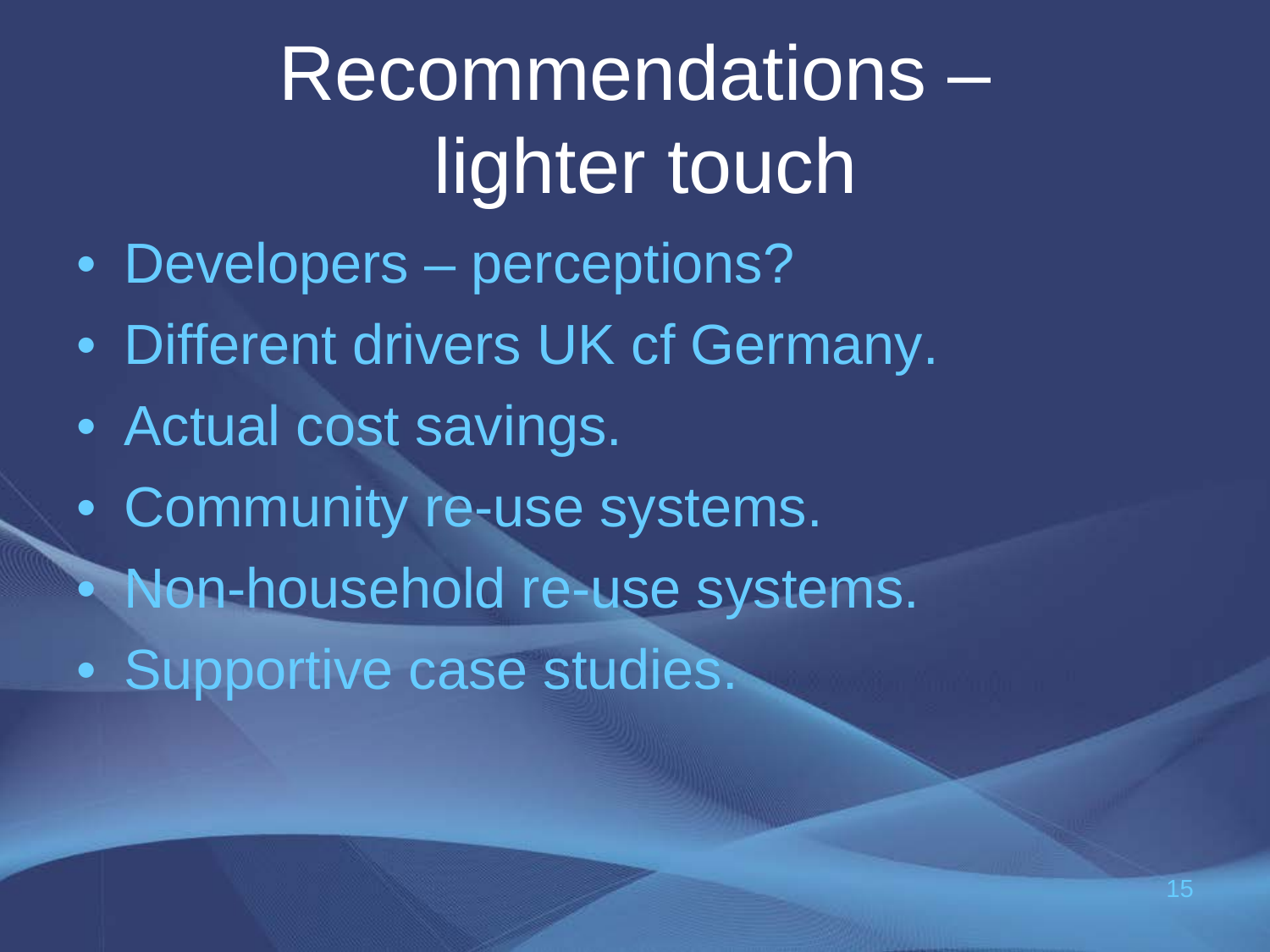# Recommendations – regulatory interventions

- Building Regulations water efficiency calculation – remove.
- Building Regulations promote re-use.
- New developments integrate re-use and sustainable drainage systems.

• Promote through sustainability agendas and UK governments' Water Strategies.